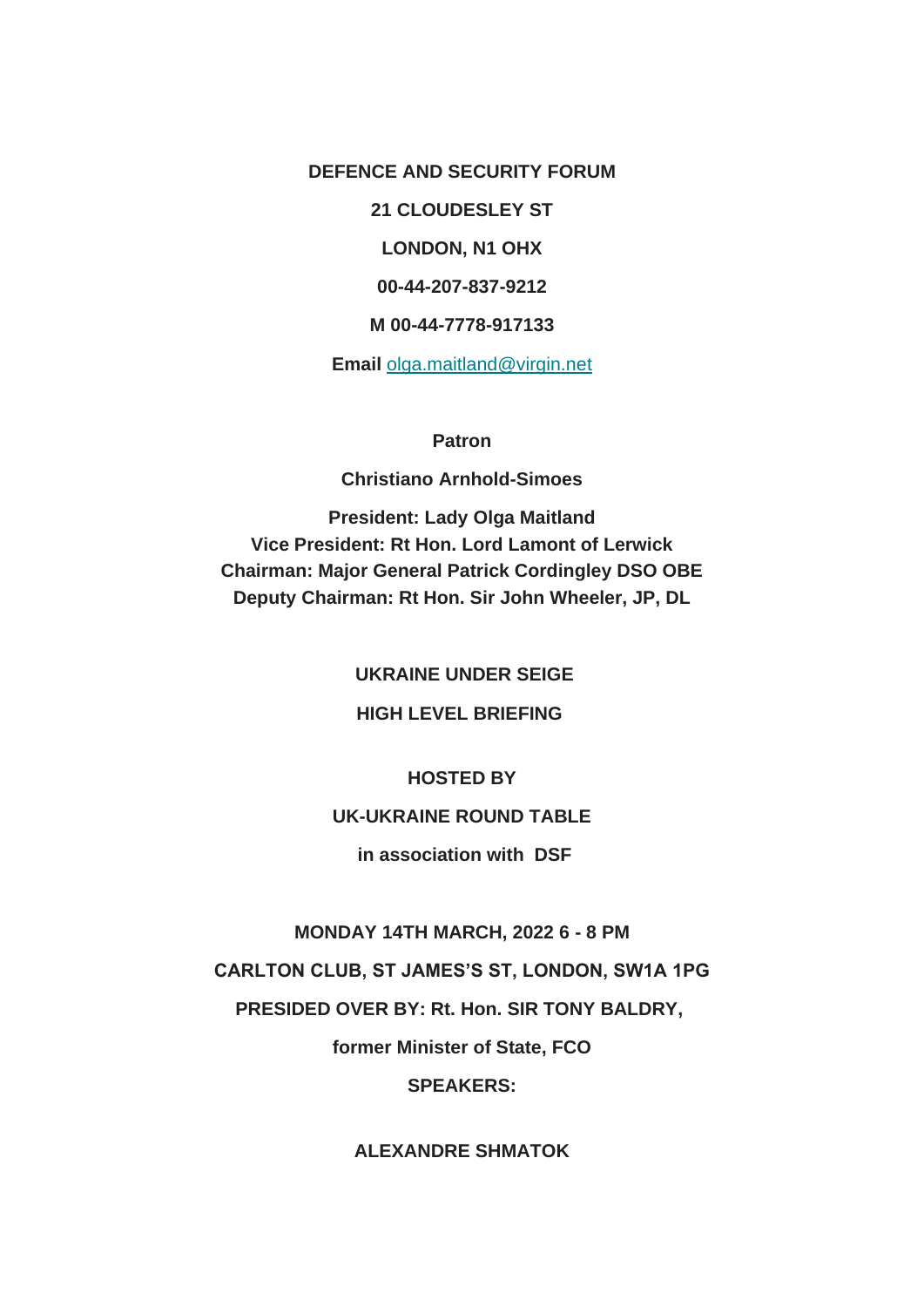**Energy Industry Professional Report back from Ukraine**

**OLEKSY SOROKA, Ukraine Relief Charity**

**MR MARK PRITCHARD, MP Chairman, Ukraine British Parliamentary Group visa updates**

**MONIKA RIHMA, AUDERE INTERNATIONAL – evacuations from Ukraine**

**JUSTIN CRUMP, CEO Sibylline Ltd, on the ground intelligence Russian fighting capability**

**DR. SALLY LEIVESLEY, NEW RISK LTD. Chinese response**

**NIGEL KUSHNER, lawyer, sanctions assessment**

**H.E. THE UKRAINE AMBASSADOR VADYM PRYSTAIKO tbc**

**LADY OLGA MAITLAND, PRESIDENT DSF**

# **No charge, but RSVP to Secure your Seat! with Lyn Prendergast, Administrator, DSF at**

[Lynpaconf@gmail.com](mailto:Lynpaconf@gmail.com)

## + **Subscription Form**

Defence and Security Forum Ltd, is an independent, self-financing organisation keeping you informed on defence and foreign affairs. We rely on YOUR support. If you share our aims and objectives, why not become a member? You will receive regular mailings and be informed about all DSF events including special outings. Dinners take place at the Naval and Military Club, the Cavalry and Guards Club, or Round Table dinners at the home of Lady Olga Maitland. There are occasional dinners in the House of Lords. Seminars and conferences at varying locations.